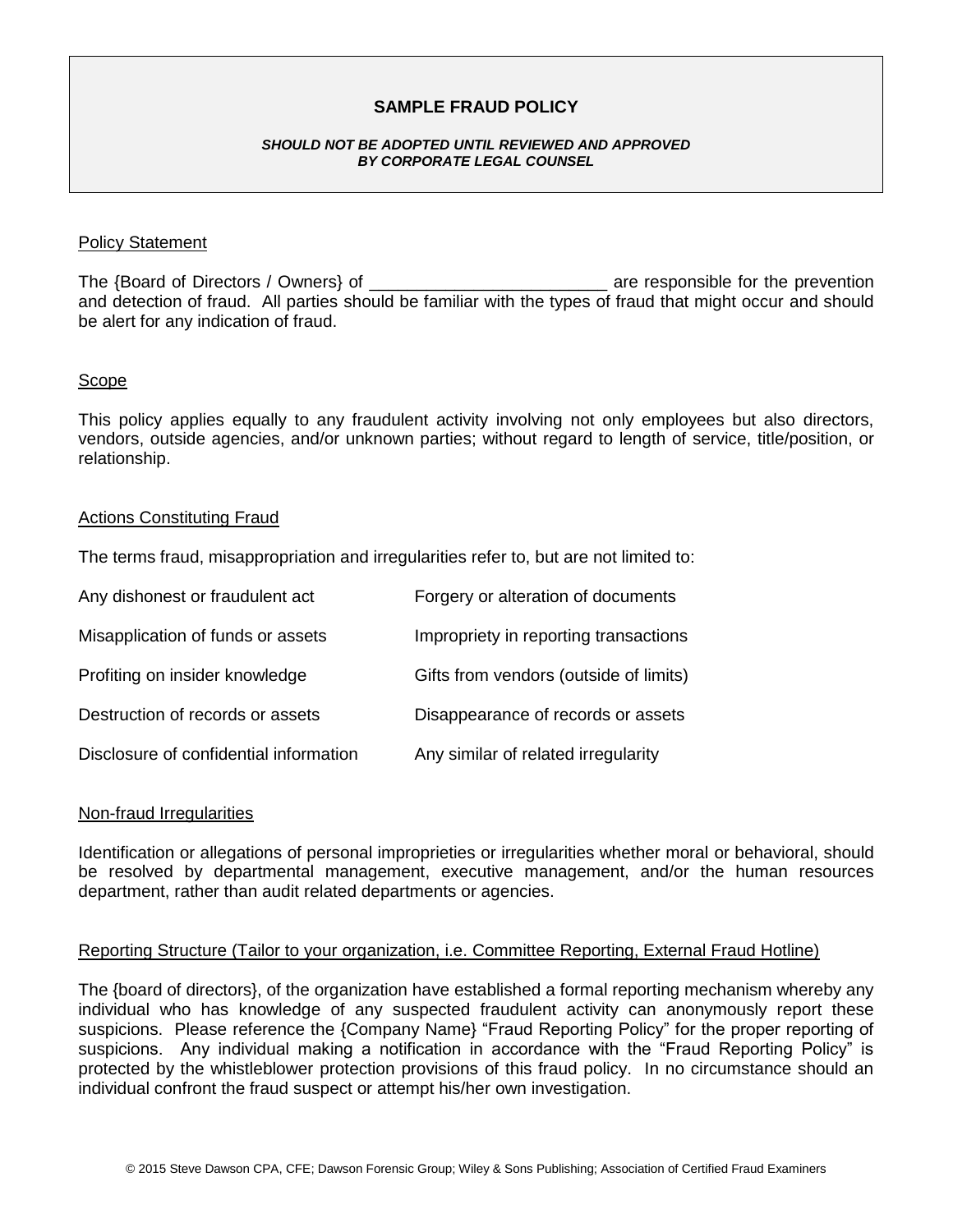# **SAMPLE FRAUD POLICY**

#### *SHOULD NOT BE ADOPTED UNTIL REVIEWED AND APPROVED BY CORPORATE LEGAL COUNSEL*

### Investigation Responsibilities

Upon receipt of the notification of alleged fraudulent activities, the {responsible parties as defined in the Fraud Reporting Policy} must investigate the specific allegations utilizing available internal and/or external resources. The {responsible parties} shall retain in its possession all documentation regarding the nature of the allegations, the date the allegations were received, the resolution of the allegations, and the date resolved. Decisions to refer investigation results to the appropriate authorities for prosecution will be made in conjunction with legal counsel, the board of directors, and senior management.

### Authorization for Investigation

Those individuals or agencies assigned the responsibility for investigation may take control of and gain full access to the organization's records and premises without prior consent of any individual who may have custody of any such records or facilities.

### Acting in Good Faith

Any individual reporting any irregularity in accordance with the Fraud Reporting Policy must be acting in good faith and have reasonable grounds for believing the information provided. Allegations made maliciously or with knowledge of their falsity will not be tolerated. Individuals making such allegations may be subject to organizational disciplinary action and/or legal actions by the individuals accused of fraudulent conduct.

## Whistleblower Protection

Employees may not retaliate against a whistleblower for reporting an activity which that person believes to be fraudulent or dishonest. Retaliation can be evidenced by the intent of adversely affecting the terms or conditions of employment (including, but not limited to, threats of physical harm, dismissal, transfer to an undesirable job assignment, demotion, suspension, or impact on salary or wages). The whistleblower is defined as an employee who reports allegations of fraud in accordance with the provisions of the Fraud Reporting Policy. Whistleblowers who believe that they have been retaliated against may file a written complaint with {responsible party such as corporate legal counsel}. Any complaint of retaliation will be promptly investigated by the {responsible party} and appropriate measures will be taken if allegations of retaliation are proven. This protection from retaliation is not intended to prohibit managers or supervisors from taking action, including disciplinary action, in the usual scope of their duties and based on valid performance-related factors.